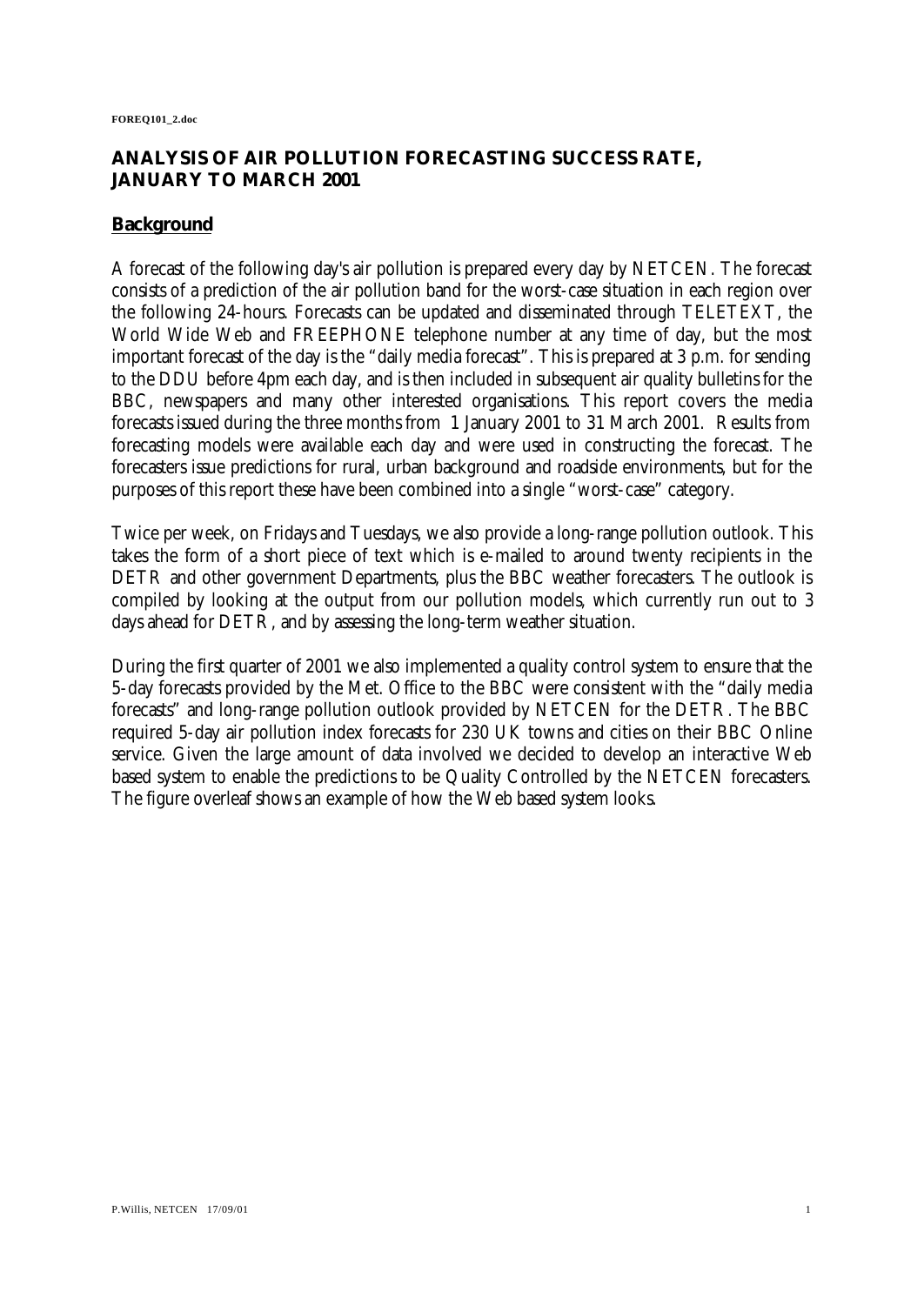| UK Index forecast for Monday 23rd April 2001 | Day                    | Day 3<br>Day 4<br>Day 2<br><b>EDIT Forecast</b><br><b>SEND Forecast</b> | Day 5           |                     | Links & contacts |                   |                           |
|----------------------------------------------|------------------------|-------------------------------------------------------------------------|-----------------|---------------------|------------------|-------------------|---------------------------|
|                                              | Monday 23rd April 2001 |                                                                         |                 |                     |                  |                   |                           |
|                                              | ID                     | <b>Site</b>                                                             | NO <sub>2</sub> |                     |                  |                   | $SO_2$ $PM_{10}$ CO Index |
|                                              | 4983                   | Teesport                                                                |                 | 42.9 208.2 32.5 0.9 |                  |                   | 07                        |
| Very High                                    | 4637                   | Middlesbrough                                                           |                 | 42.5 196.1 37.0 0.8 |                  |                   | 06                        |
| Ж<br>High<br><b>Moderate</b>                 |                        | 4412 Humberside International 34.7                                      |                 | 93.9                | 16.4 0.4         |                   | 03                        |
| ÷<br>Lou                                     | 345                    | Liverpool                                                               | 28.9            | 76.6                | 13.8 0.2         |                   | 03                        |
|                                              |                        | 4615 Manchester International 25.4                                      |                 | 79.6                | 9.1              | 0.2               | 03                        |
|                                              | 9                      | Manchester                                                              | 25.5            | 89.6                | 9.7              | 0.2               | 03                        |
|                                              | 354                    | Scunthorpe                                                              | 35.6            | 98.4                | 18.1   1.0       |                   | 03                        |
|                                              | 5096                   | Wrexham                                                                 | 25.2            | 86.5                | 12.7 0.2         |                   | 03                        |
|                                              | 329                    | Doncaster                                                               | 28.0            | 44.3                | 12.4 0.4         |                   | 02                        |
|                                              | 330                    | Easington                                                               | 20.3            | 33.3                | 8.1              | 0.1               | 02                        |
|                                              | 4345                   | Grimsby                                                                 | 31.5            | 61.1                | 11.5 0.2         |                   | 02                        |
|                                              | 337                    | Huddersfield                                                            | 21.4            | 45.7                | 7.7              | 0.2               | 02                        |
|                                              | 23                     | Lincoln                                                                 | 11.6            | 40.2                | 8.9              | 0.2               | 02                        |
|                                              | 4571                   | Livingston                                                              | 22.3            | 41.8                | 8.4              | 0.1               | 02                        |
|                                              | 4585                   | London Stansted                                                         | 21.2            | 37.1                | 7.5              | 0.2               | 02                        |
|                                              | 4611                   | Maldon                                                                  | 26.3            | 62.4                | 8.2              | 0.1               | 02                        |
|                                              | 4792                   | Porthmadog                                                              | 17.9            | 40.5                | 4.2              | 0.1               | 02                        |
|                                              | 382                    | Rhyl                                                                    | 24.5            | 59.1                | 8.1              | $\vert 0.1 \vert$ | 02                        |

The daily maximum pollution index prediction is plotted on a colour coded map, whilst the data for the 230 towns and cities are also sorted in a table so that the highest pollution index predictions appear at the top. The pollution index is broken down into the component pollutants so that the forecasters can see which species are triggering any 'High' predictions. If the forecasts do not agree with the DETR predictions then the NETCEN forecasters are able to adjust the predicted index values and send the corrected data back to the Met. Office for submission to the BBC. The quality control work is carried out at around 3 p.m. daily with the forecast updating onto the BBC Online Web site at 4 a.m. the following morning.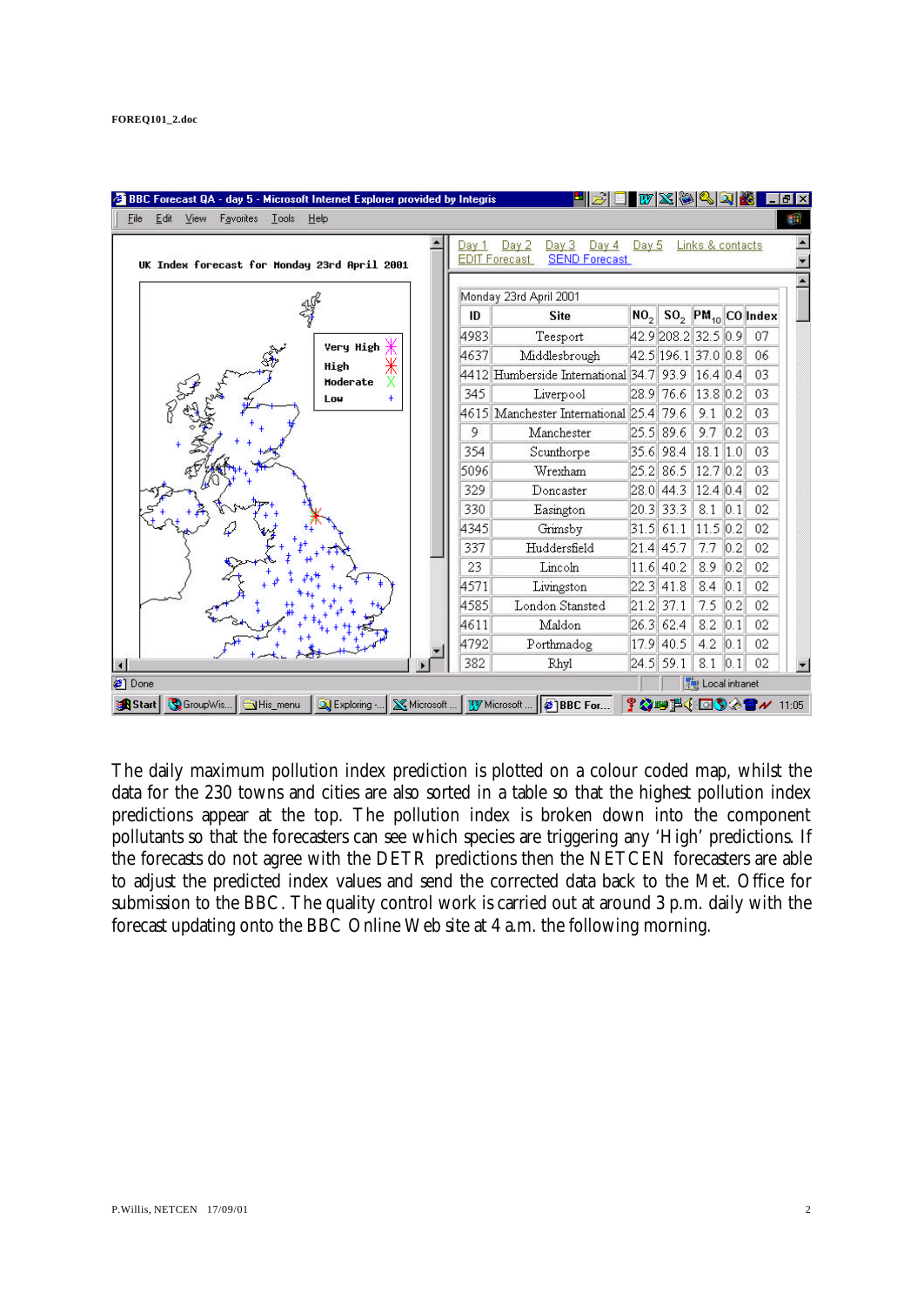## **Analysis of Forecasting Success Rate**

The forecasting success rates for carbon monoxide, particles, ozone, nitrogen dioxide and sulphur dioxide are presented in the tables below. The tables give the number of HIGH days measured; the number of HIGH days forecast; the number of days with a correct forecast of HIGH air pollution; the number of days when HIGH air pollution was forecast but not measured on the following day and the number of days when HIGH air pollution was measured but had not been forecast.

### Forecast Analysis for CO, 1 January 2001 to 31 March 2001.

There were no instances of 'High' air pollution forecast or measured for carbon monoxide in any region during this period.

### Forecast Analysis for  $PM_{10}$ , 1 January 2001 to 31 March 2001.

|                           | <b>NW</b><br>England | NE<br>England | Midlands | East<br>Anglia | <b>SW</b><br>England | SE.<br>England | London |
|---------------------------|----------------------|---------------|----------|----------------|----------------------|----------------|--------|
| HIGH days measured        |                      |               |          |                |                      |                |        |
| <b>HIGH</b> days forecast |                      |               |          |                |                      |                |        |
| OK: fore & meas.          |                      |               | າ        |                |                      |                |        |
| WRONG: fore & not meas.   |                      |               | 2        |                |                      |                |        |
| WRONG: not fore & meas.   |                      |               |          |                |                      |                |        |

Forecast Analysis for England,  $PM_{10}$ , 1 January 2001 to 31 March 2001.

Forecast Analysis for Scotland, Wales and Northern Ireland,  $PM_{10}$ ,

1 January 2001 to 31 March 2001.

|                         | N Ireland      | Scotland | Wales | Total<br>(UK) |
|-------------------------|----------------|----------|-------|---------------|
| HIGH days measured      |                |          |       | 19            |
| HIGH days forecast      |                |          |       | 20            |
| OK: fore & meas.        |                |          |       |               |
| WRONG: fore & not meas. | $\mathbf{Q}^*$ |          |       | 16            |
| WRONG: not fore & meas. |                |          |       | 15            |

\* These forecasts were correct if Belfast Clara Street data are included. This site was still on the air quality bulletins during this period.

Forecasts of 'High' air pollution for  $PM_{10}$  were issued for many regions of the UK over the period January  $18^{\text{th}}$  to  $22^{\text{nd}}$ .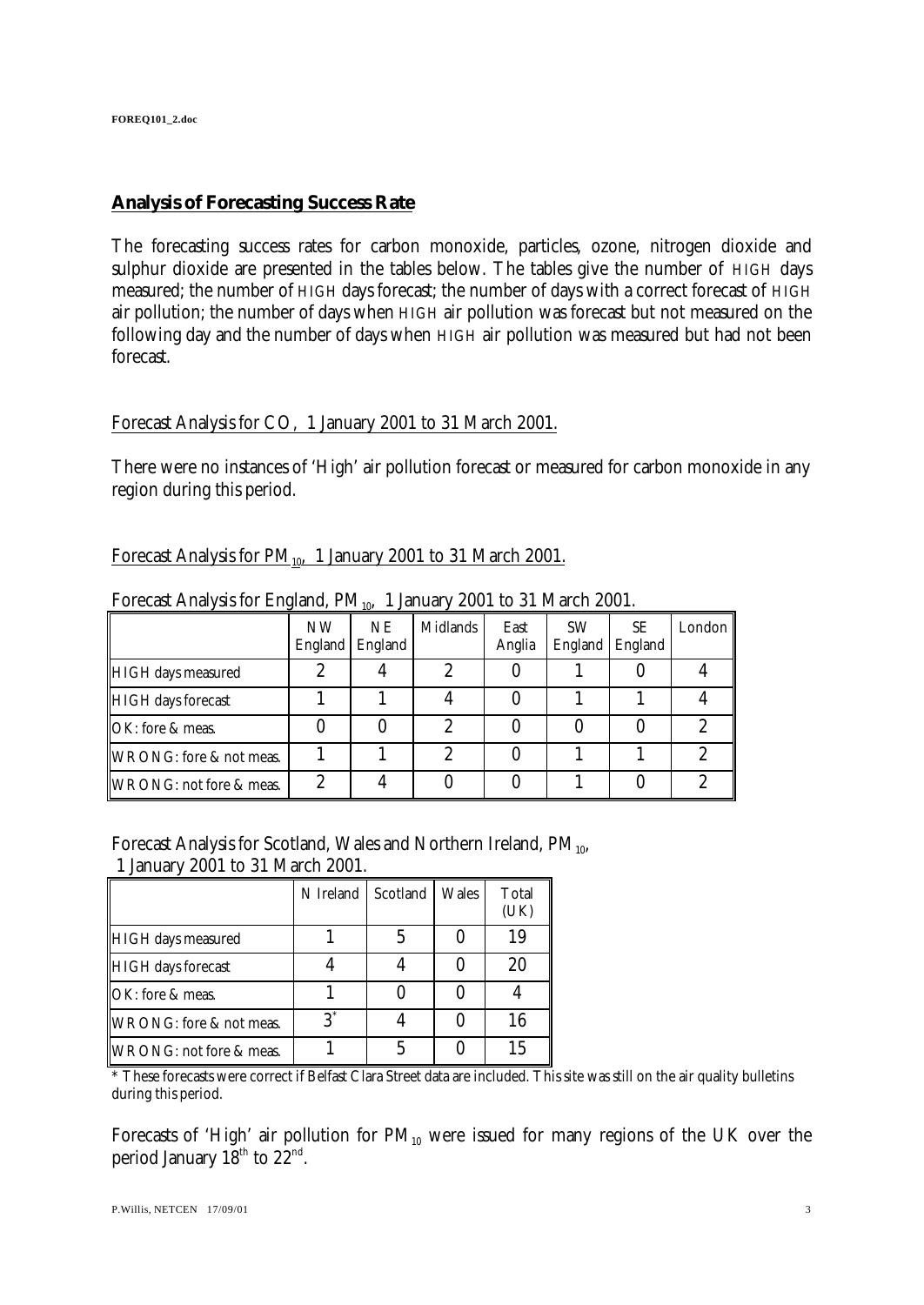**FOREQ101\_2.doc**

In Northern Ireland the forecast for the  $18<sup>th</sup>$  was correct, whilst on the other days 'Very High'  $PM_{10}$  was recorded at the Belfast Clara St. monitoring site. As discussed in the previous report the data from this monitor should be treated with caution as it uses a different methodology and may over-read by 30%.

In Scotland 'High' PM $_{\rm 10}$  air pollution was recorded at the Glasgow Kerbside site on January 18th, although only 'Moderate' was forecast for this day. On three subsequent days 'High' levels were forecast but only 'Moderate' was measured. There was a separate period of 'High' concentrations from February 28<sup>th</sup> to March  $7<sup>th</sup>$  which was not forecast. These were very localised concentrations - the local site operator reported that taxis were parked next to the monitoring site with their engines idling

In NW England a 'High' forecast was issued on January  $18<sup>th</sup>$ , but only 'Moderate levels (68) μgm-3) were reported at Liverpool. 'High' concentrations were recorded at Bury Roadside on March  $5<sup>th</sup>$  and  $6<sup>th</sup>$  when 'Low' levels were forecast, the results appear genuine so could have been caused by excessive congestion on the M62 during a period of poor atmospheric dispersion.

In NE England a 'High' forecast was also issued on January  $18<sup>th</sup>$ , but only 'Moderate levels were reported. 'High' concentrations were recorded at Leeds on February 15<sup>th</sup> and 16<sup>th</sup> when 'Moderate' levels were forecast and also at Scunthorpe on March 6<sup>th</sup> and 7<sup>th</sup> when 'Moderate' was again forecast. Both the Leeds and Scunthorpe sites are influenced by industrial emissions, although  $PM_{10}$  levels were also generally elevated due to poor dispersion conditions at these times.

In the Midlands two out of four 'High' forecasts issued between January  $18<sup>th</sup>$  and January  $22<sup>nd</sup>$ were correct (measured 'High' at Nottingham). 'Moderate' levels were reported on the other days.

In SW England 'High' PM<sub>10</sub> was forecast on January  $18<sup>th</sup>$  but not reported until January  $20<sup>th</sup>$  at Bristol i.e. a day later than predicted.

In London 'High' forecasts were issued on four days between January  $18<sup>th</sup>$  and January  $22<sup>nd</sup>$ , but only recorded as predicted on two days – January  $19<sup>th</sup>$  and  $20<sup>th</sup>$ . 'High' concentrations were also recorded at London Marylebone Road on February  $15<sup>th</sup>$  (76  $\mu$ gm<sup>-3</sup>) and  $16<sup>th</sup>$  (79  $\mu$ gm<sup>-3</sup>) when 'Moderate' levels were forecast. Concentrations were only very slightly higher than expected on these two days.

PM<sub>10</sub> episodes are extremely difficult to forecast as they require accurate predictions of the primary, secondary and coarse fractions of the pollutant. The January episode reported here had a relatively large secondary contribution at the beginning, on January  $18<sup>th</sup>$ , as rural monitoring locations were recording over 30  $\mu$ gm<sup>-3</sup> of PM<sub>10</sub>. This was around 10  $\mu$ gm<sup>-3</sup> higher than the model predicted for the areas where 'High' pollution was measured on the first day of the episode. Subsequently the measured secondary PM $_{10}$  (i.e. rural sites) fell to around 15-20  $\mu\mathrm{g m}^{-3}$ , whereas the modelled concentrations were then higher in some areas causing us to over-predict concentrations. This is most likely to be due to differences between the forecast and measured trajectories upon which the secondary  $PM_{10}$  predictions are based.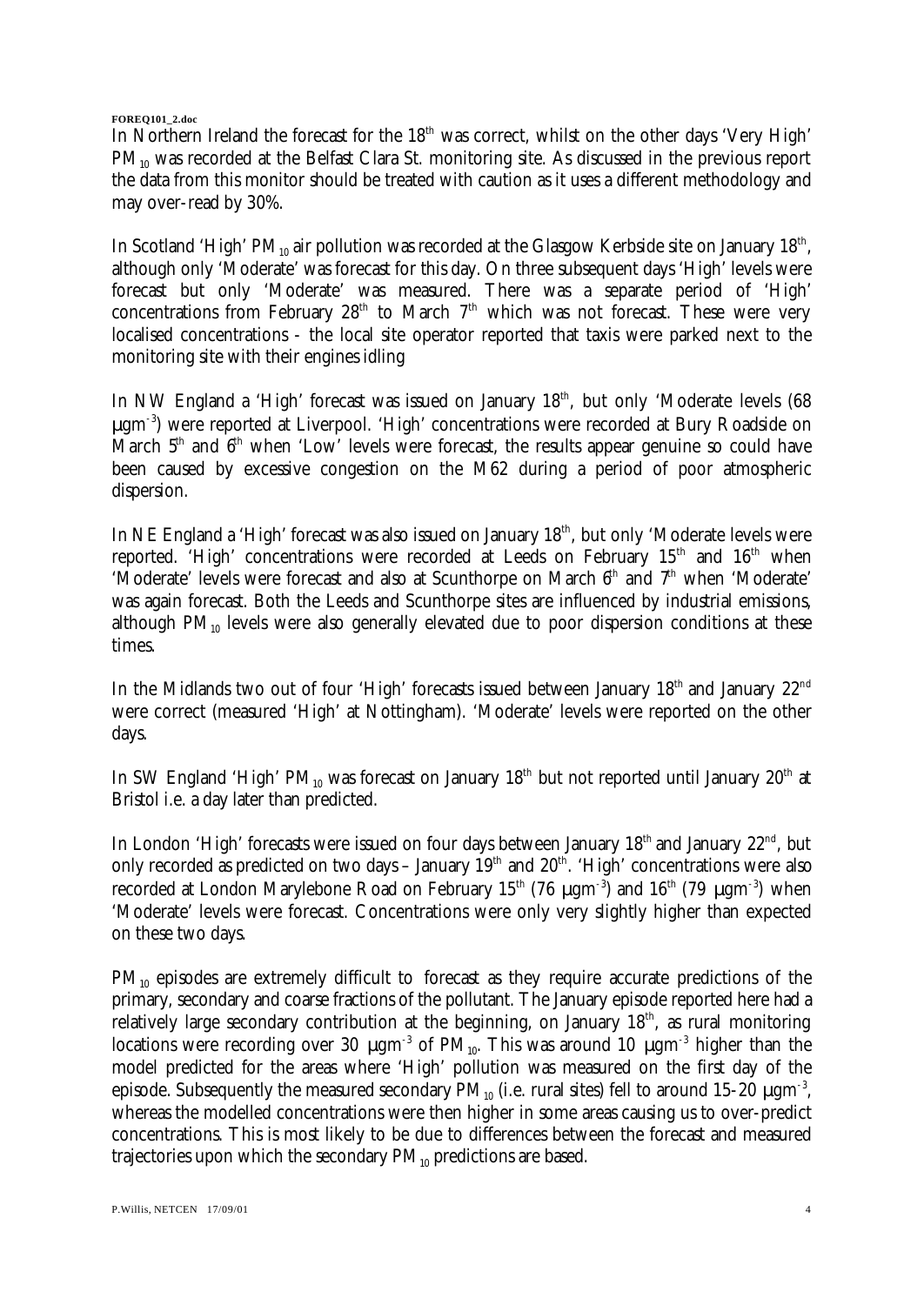#### **FOREQ101\_2.doc**

In most cases the measured regional maximum concentrations during this episode were between 60 and 70 μgm-3, with just odd sites affected by exceptional local factors reaching the 'High' pollution threshold. Where we had near misses we were therefore out by around 7-20%. Most of the near-misses were over-predictions which we would consider to be expected by taking a cautious approach. An approach which tends to over-predict episodes slightly should enable the public to take precautions over their health, and possibly alter their behaviour to reduce pollutant emissions. If we under-predict on average then unexpected high pollutant levels may adversely affect peoples' health.

### Forecast Analysis for Ozone, 1 January 2001 to 31 March 2001.

A number of instances of 'High' air pollution for ozone were reported at the Ladybower monitoring site in NE England during this period. However, these were related to an analyser malfunction and the data will be removed from the archive during ratification. For the purposes of the forecast analysis we have ignored these results, so there were no instances of 'High' air pollution forecast or measured for ozone in any region during this period.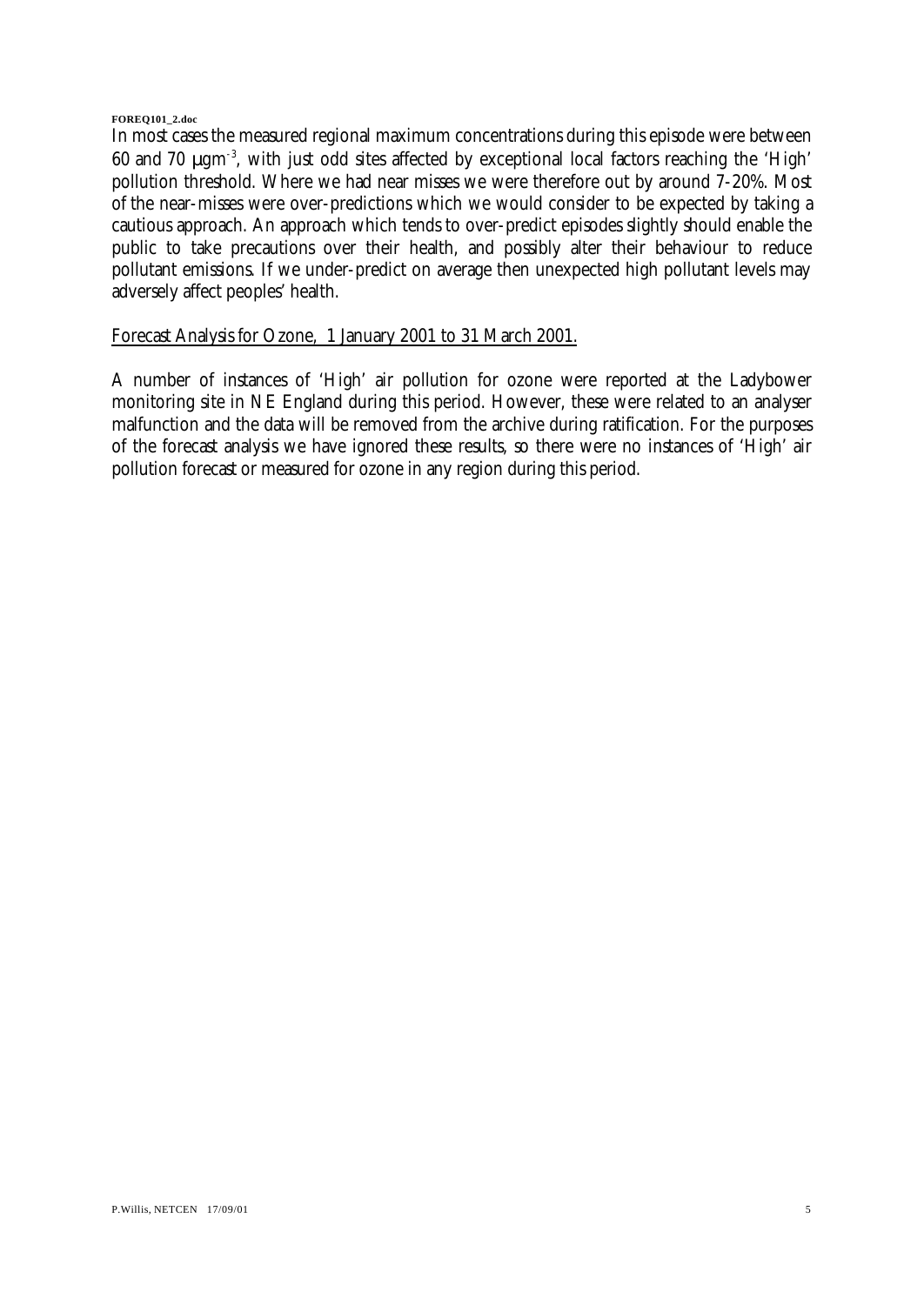Forecast Analysis for Nitrogen Dioxide, 1 January 2001 to 31 March 2001.

There were no instances of 'High' air pollution forecast or measured for Nitrogen Dioxide in any region during this period.

# Forecast Analysis for Sulphur Dioxide, 1 January 2001 to 31 March 2001.

| $\frac{1}{2}$             |                      |                |          |             |                      |                   |  |
|---------------------------|----------------------|----------------|----------|-------------|----------------------|-------------------|--|
|                           | <b>NW</b><br>England | NE.<br>England | Midlands | East Anglia | <b>SW</b><br>England | SE England London |  |
| HIGH days measured        |                      |                |          |             |                      |                   |  |
| <b>HIGH</b> days forecast |                      |                |          |             |                      |                   |  |
| OK: fore & meas.          |                      |                |          |             |                      |                   |  |
| WRONG: fore & not meas.   |                      |                |          |             |                      |                   |  |
| WRONG: not fore & meas.   |                      |                |          |             |                      |                   |  |

Forecast Analysis for England, Sulphur Dioxide, 1 January 2001 to 31 March 2001.

Forecast Analysis for Scotland, Wales and Northern Ireland, Sulphur Dioxide, 1 January 2001 to 31 March 2001.

|                         | N Ireland | Scotland | Wales | Total |
|-------------------------|-----------|----------|-------|-------|
| HIGH days measured      |           |          |       |       |
| HIGH days forecast      |           |          |       |       |
| OK: fore & meas.        |           |          |       |       |
| WRONG: fore & not meas. |           |          |       |       |
| WRONG: not fore & meas. |           |          |       |       |

Forecasts of 'High' air pollution for SO<sub>2</sub> were issued for Northern Ireland on January 18<sup>th</sup>, 19<sup>th</sup>,  $20<sup>th</sup>$  and  $22<sup>nd</sup>$ . Over this period measured concentrations remained within the 'Moderate' air pollution band with a maximum 15-minute mean SO $_{\rm 2}$  concentration of 168 ppb being recorded at the Belfast East monitoring station. The 'High' band is not breached until the 15-minute mean exceeds 400 ppb; the over-predictions are likely to have been due to:

- The atmospheric inversion conditions not being as severe as expected. i.e. Temperatures not reaching the minimum predicted, and/or more turbulence in the lower atmosphere than expected.
- $SO_2$  emissions in Belfast having dropped significantly below the levels currently in the emissions inventory used for modelling.
- A combination of both of the above.

The third option is the most likely. Minimum temperatures for the period were only slightly higher than expected (1 or 2 degrees), and whilst there was little or no wind reported it only requires a slight westerly breeze to clear the air over Belfast significantly. We also know that SO<sub>2</sub> emissions in Belfast have fallen dramatically over recent years, and that the current inventory is